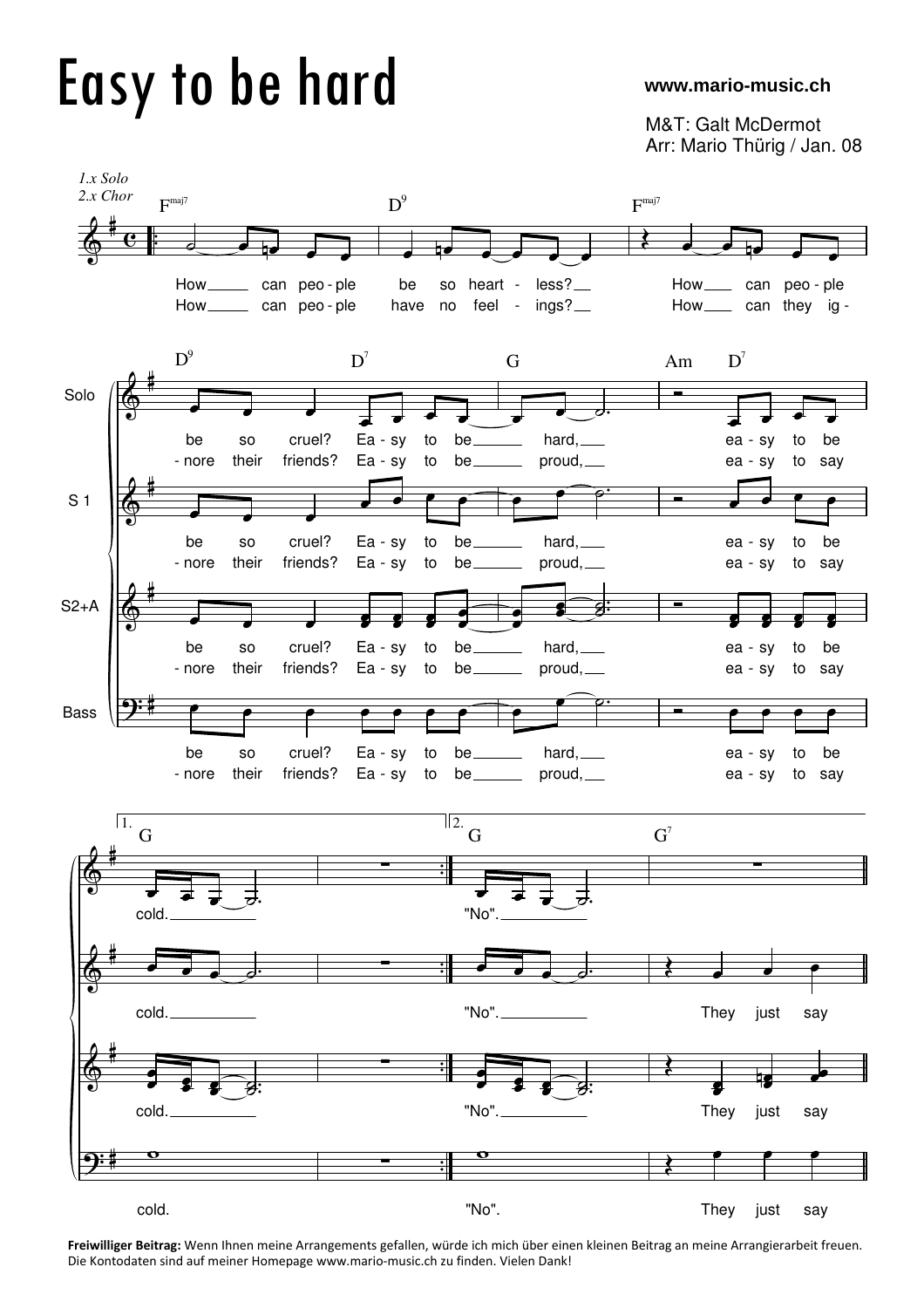Easy to be hard - 2